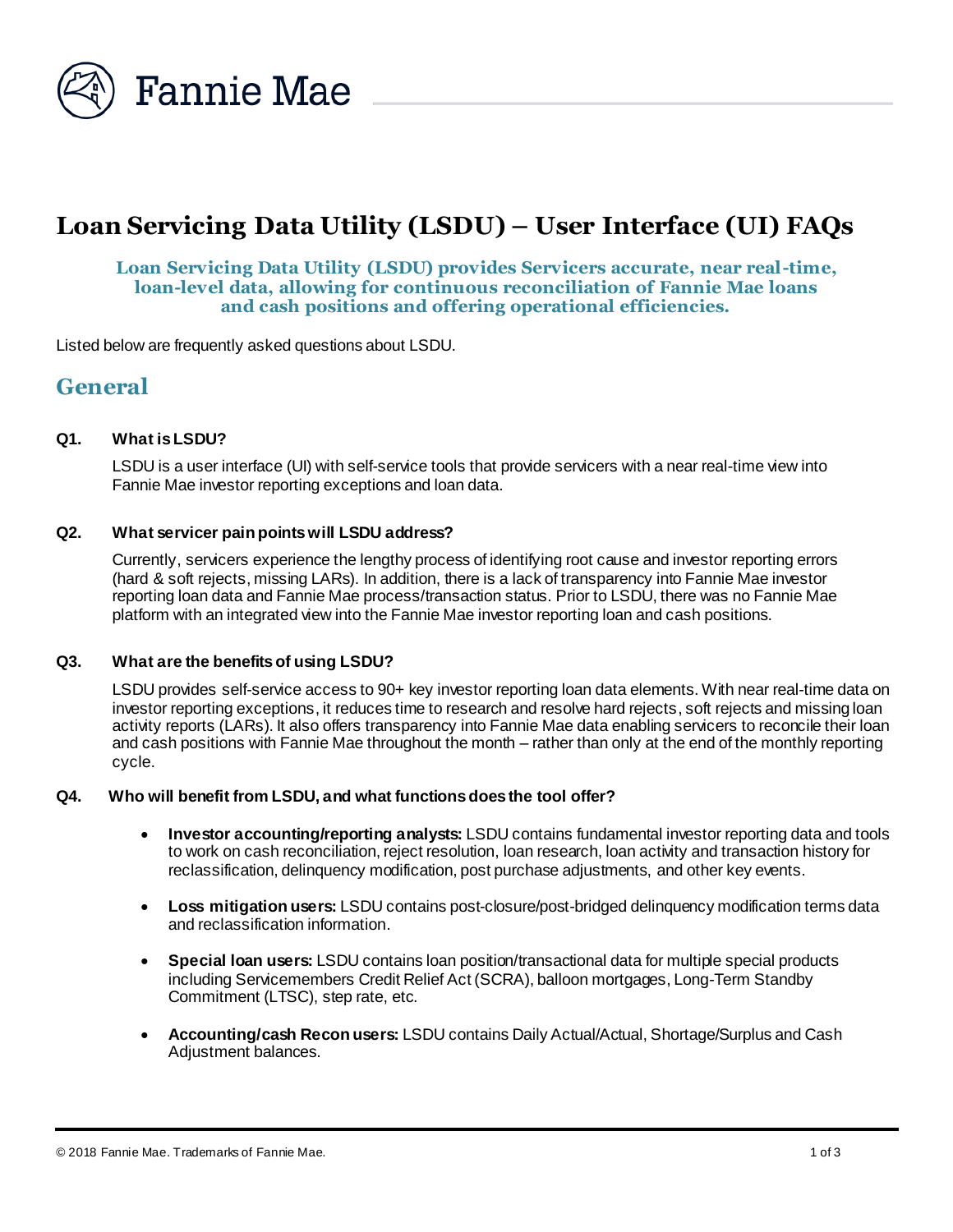

- **Loan liquidation users:** LSDU contains loan position/transactional data for liquidated loans (payoff, repurchase, foreclosure, etc.).
- **Mortgage insurance (MI) users:** LSDU contains MI data including company name, coverage percentage, certificate number, cancelation date, and cancelation reason.

### **Q5. When will LSDU UI be available?**

LSDU UI will be introduced in a phased rollout beginning in September 2018 through early 2019. The roll out will be staged to three groups of servicers, with the first introduction starting September 2018.

LSDU will launch in the Fannie Mae business portal in October 2018, for immediate external usage. We strongly encourage users to participate in the [eLearning](http://www.fanniemae.com/lsdu) sessions prior to usage of LSDU for an efficient adoption.

If you have questions about the LSDU phased rollout or have feedback on LSDU features and/or functionailities, please email us at future of servicing@fanniemae.com or contact your Fannie Mae representative.

# **Q6. Why is LSDU being introduced to servicers through a phased approach?**

To full recognize the benefits of the new LSDU's near real-time data, servicers should change their business process workflows from monthly to intra-day/daily. In addition, LSDU may require a technology transition to best utilize near real-time data feedback from LSDU. As part of the LSDU roll out, we will be providin[g eLearning](http://www.fanniemae.com/lsdu) opportunities on how to take full advantage of benefits that LSDU has to offer.

# **Usage**

# **Q7. How can I get access to LSDU?**

Servicer corporate administrators will request access throug[h Fannie Mae's Technology Manager](https://www.fanniemae.com/singlefamily/technology-manager) for all servicer users. Once users have been provisioned they will be notified via email. Use thi[s job aid](http://www.fanniemae.com/resources/file/lsdu/access-to-job-aid.pdf) to access LSDU.

# **Q8. What new features will LSDU offer?**

LSDU will provide the ability to:

- Search for, view and download payment (LAR96) exceptions, payment and rate change (LAR83) statuses and Invalid Transactions, which are generated due to higher level LAR validation failures. Examples of Invalid Transactions include LARs submitted for inactive loans and MI Discontinuance exceptions.
- Search for a single loan using either the Fannie Mae loan number or the servicer loan number across the servicer or subservicer's entire portfolio.
- Submit payment (LAR96) corrections for a single loan. Bulk/file upload reporting will only be accepted via Servicers Reconciliation Facility (SURF) or through the servicer's primary servicing platform.
- View and download Actual/Actual cash position across the servicer or subservicer's entire portfolio both in aggregate and a 9-digit servicer number level.
- Search for, view and download Actual/Actual cash adjustments by a single 9-digit servicer number.
- View Scheduled/Scheduled expected interest calculation for soft rejects.